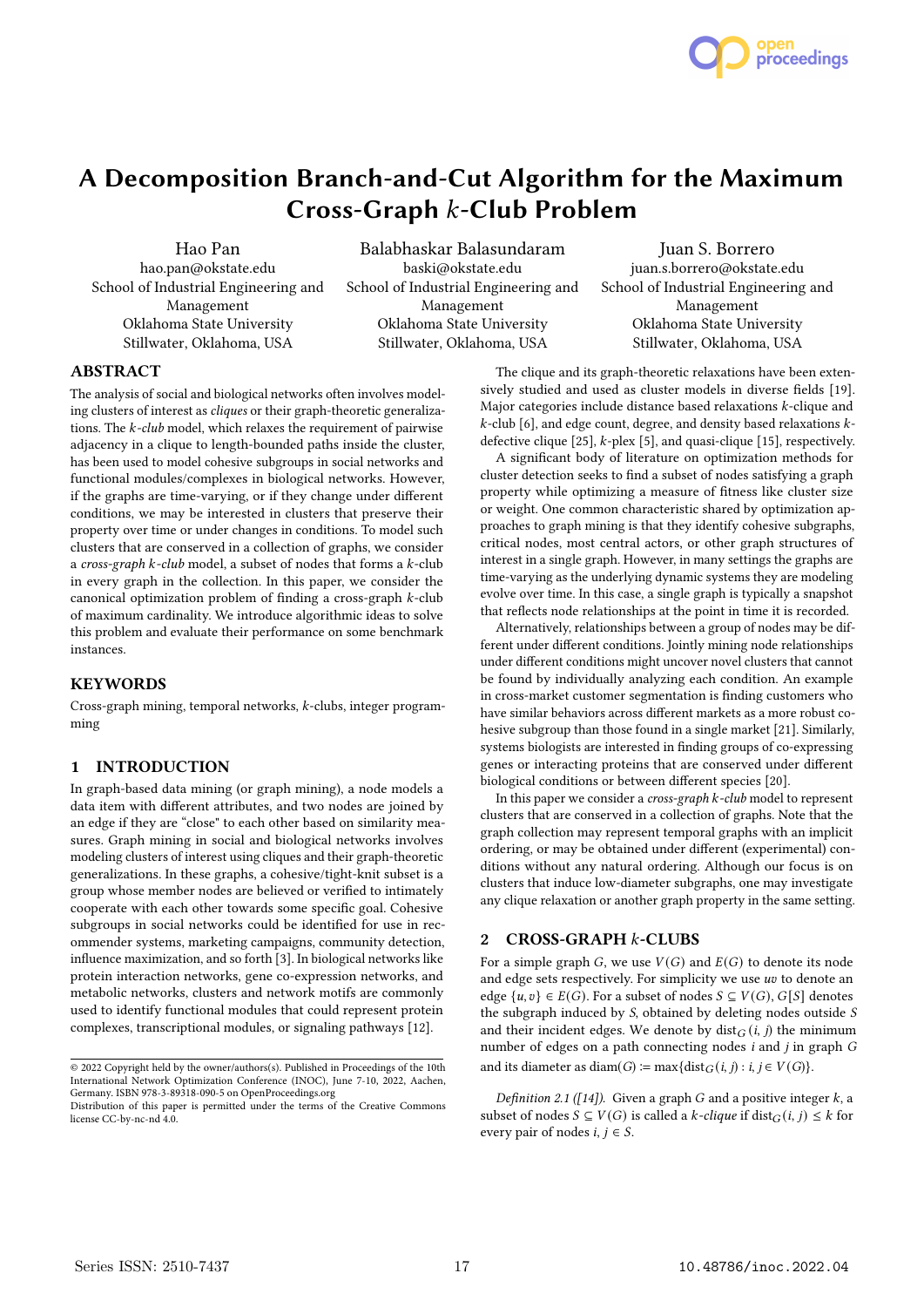INOC 2022, June 7-10, 2022, Aachen, Germany Pan, Balasundaram, and Borrero

A  $k$ -clique  $S$  allows two vertices  $u$  and  $v$  to be in  $S$  even if every path between  $u$  and  $v$  of length at most  $k$  in  $G$  includes vertices outside  $S$  (see Figure 1). By contrast, in a  $k$ -club, at least one of those paths should be contained in  $S$  as the definition below states.

Definition 2.2 ([16]). Given a graph  $G$  and a positive integer  $k$ , a subset of nodes  $S \subseteq V(G)$  is called a  $k$ -club if diam( $G[S]) \leq k$ .



Figure 1: The set {1, 2, 3, 4, 5} forms a 2-club; the set {2, 3, 4, 5, 6} forms a 2-clique, but does not induce a 2-club [2].

For low values of parameter  $k$ , typically no more than four, the  $k$ -club can be an appropriate choice for modeling cohesive social subgroups or tightly knit clusters. We define the cross-graph counterpart of the  $k$ -club, based on the cross-graph quasi-clique model introduced by Pei et al [21], which also appears to be the earliest formal study of a cross-graph cluster model. Let  $G = \{G_1, G_2, \ldots, G_p\}$ denote a collection of  $p$  simple, undirected graphs, all defined on a common node set denoted by  $V(G)$ .

Definition 2.3. A subset of nodes  $S \subseteq V(G)$  is called a *p*-graph  $k$ -club if S is a  $k$ -club in each graph in the collection  $G$ .

This paper focuses on the maximum  $p$ -graph  $k$ -club problem, which seeks to find a  $p$ -graph  $k$ -club of maximum cardinality in  $G$ . We use the prefix " $p$ -graph" when we know or wish to specify that there are  $p$  graphs in the collection. Otherwise, in line with past usage, we simply refer to it as a cross-graph  $k$ -club [21].

## 3 LITERATURE REVIEW

The (1-graph) maximum  $k$ -club problem is NP-hard for every value of parameter  $k$  fixed in the problem [8]. Consequently, the maximum  $p$ -graph  $k$ -club problem is NP-hard for every fixed positive integer  $k$  as it includes the maximum  $k$ -club problem as special case. Shahinpour and Butenko [23] provide a comprehensive survey on the complexity results and algorithmic approaches for the maximum  $k$ -club problem. Given the focus of this paper, we limit our review to integer programming (IP) formulations of the maximum -club problem and prevailing works on cross-graph models.

The first IP formulation for the maximum  $k$ -club problem seen in the literature was the chain formulation given by Bourjolly et al [8]. The chain formulation introduces a binary variable for each path of length at most  $k$  connecting a nonadjacent pair of nodes  $i$ and  $j$ , in addition to binary variables indicating membership in the  $k$ -club. For the special case of  $k = 2$ , the binary variables for the paths are unnecessary as each path of length 2 between  $i$  and  $j$  is uniquely identified by the common neighbor internal to that path. Thus, we obtain the so-called common neighbor formulation for the maximum 2-club problem. Path enumeration gets increasingly challenging as  $k$  takes values larger than two, and for arbitrary  $k$ it can take up to  $O(n^{k+1})$  binary variables and constraints to fully describe the chain formulation on a graph with  $n$  nodes.

For the maximum 3-club problem, Almeida and Carvalho [4] introduced a compact neighborhood formulation, as well as a node cut set formulation with exponentially many constraints in the worst case. Veremyev and Boginski [26] introduced two polynomial-sized IP formulations for the maximum  $k$ -club problem, one using binary variables and the other using integer variables, obtained by linearizing a polynomial formulation. Both are described by  $O(kn^2)$  variables and constraints on an *n*-node graph, and are known to be the first compact IP formulations for the maximum  $k$ -club problem for general  $k$ .

Moradi and Balasundaram [13, 17] proposed a branch-and-cut algorithm that is based on a delayed application of canonical hypercube cuts to eliminate integral solutions to the initial relaxation (a maximum  $k$ -clique formulation) that do not correspond to a  $k$ -club. They also introduced an iterative graph decomposition framework based on variable fixing to solve the problem on potentially small subgraphs of the original graph and to take advantage of intermediate solutions in preprocessing (vertex deletion) between iterations.

Salemi and Buchanan [22] introduced a cut-like formulation and a path-like formulation using length-bounded separators and connectors. Their study generalizes for arbitrary  $k$ , some of the aforementioned formulations for the special cases, when  $k = 2, 3$ . Generally, the cut-like formulation could use exponentially many constraints, but only  $|V|$  binary variables. This formulation and the associated decomposition branch-and-cut algorithm demonstrated effective computational performance making it the current state-ofthe-art mathematical programming approach to solve the maximum  $k$ -club problem for arbitrary  $k$ .

Although previous works on cross-graph models in the literature are limited, we mention some examples that are related and motivated our study. To extract reliable patterns across multiple pieces of data, Pei et al [21] mined cross-graph quasi-cliques and developed algorithms to enumerate them across multiple graphs. Jiang and Pei [11] extended this work to the problem of finding frequent cross-graph quasi-cliques. They seek to enumerate maximal node subsets that form quasi-cliques in at least a minimum number of graphs in the collection. We must clarify that the terminology has been reused as these are "degree-based" quasi-cliques [18], and not "density-based" quasi-cliques [15].

Sim et al [24] introduced an approach to clustering stocks that exhibit homogeneous financial ratio values by mining the complete set of cross-graph quasi-bicliques in a bipartite graph. This bipartite graph has stocks as nodes in one partition and different features of the stock data in the other partition. The cross-graph quasi-biclique model was used to handle the issue of missing values in stock data.

## 4 IP FORMULATIONS

We begin with an IP formulation that is a direct extension of the cut-like formulation for the maximum  $k$ -club problem to the crossgraph setting. Then we propose a new formulation based on what we refer to as 'pairwise peeling.'

## 4.1 A conjunctive cut-like formulation

We use the following additional notations in the formulation. Let  $\overline{G}$ denote the complement graph of  $G$ . Given a graph  $G$  and a pair of nonadjacent nodes  $u$  and  $v$ , a subset of nodes  $S$  is called a length- $k$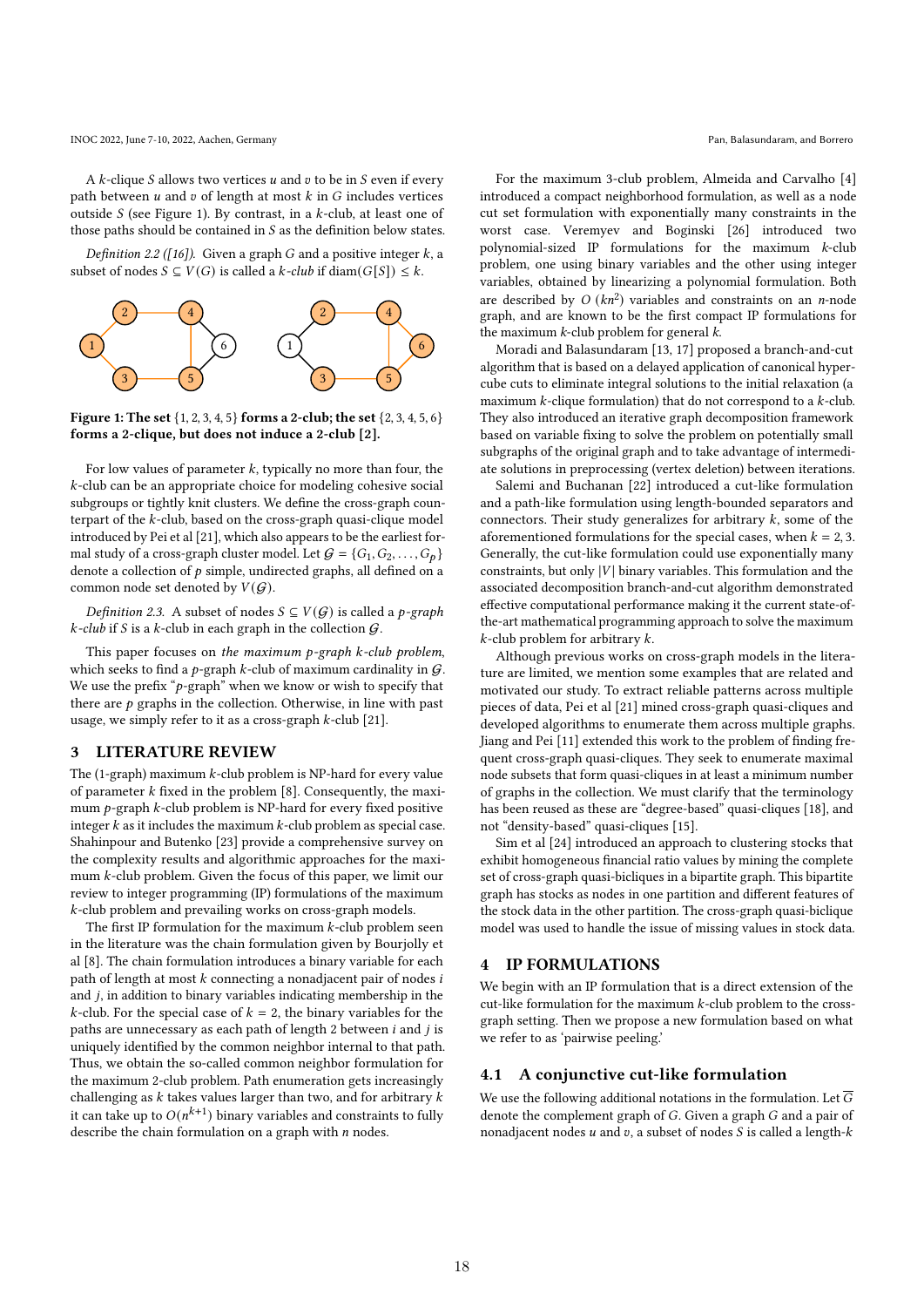*u*, *v*-separator if dist $G \ S$  (*u*, *v*) > *k*, where  $G \ S$  denotes the graph obtained from  $G$  by deleting the nodes in  $S$  along with its incident edges. In other words, every path of length at most  $k$  in  $G$  between u and v uses nodes from S. By  $S_G(u, v)$ , we denote the collection of all length- $k$   $u$ ,  $v$ -separators that are minimal by exclusion. For the case  $k = 2$ , the unique minimal length-2  $u$ , v-separator is the set of common neighbors, i.e., nodes adjacent to both  $u$  and  $v$  in  $G$ . For a subset of nodes C, we use the short form  $x(C)$  to denote  $\sum_{u \in C} x_u$ . Consider the following optimization problem:

$$
\max x(V(G))\tag{1a}
$$

s.t. 
$$
x_u + x_v - x(S) \le 1
$$
  $\forall S \in S_G(u, v), uv \in E(\overline{G}), G \in \mathcal{G}$  (1b)  
 $x_u \in \{0, 1\}$   $\forall u \in V(\mathcal{G}).$  (1c)

Formulation (1) is a conjunction of the cut-like formulation of the maximum  $k$ -club problem introduced by Salemi and Buchanan [22], across all the graphs in the collection. Henceforth, we refer to formulation (1) as the conjunctive cut-like formulation (CCF). It is readily verified that the CCF is a correct formulation in the sense that  $x$  is an incidence vector of a cross-graph  $k$ -club if and only if it is feasible to the CCF.

Formulation (1) can be strengthened by noting that if a node  $w$  that belongs to some minimal length- $k$   $u$ ,  $v$ -separator of graph  $G_i \in \mathcal{G}$  (i.e.,  $w \in S \in \mathcal{S}_{G_i}(u, v)$ ) is also at a distance strictly greater that k from either u or v in some other graph  $G_i$  in the collection, then  $w$  cannot be in a cross-graph  $k$ -club that contains both  $u$  and . Consequently, constraints (1b) can be replaced by

 $x_u + x_v - x(S \cap D_{uv}) \leq 1,$  (2)

where,

 $D_{uv} \coloneqq \{ w \in V(\mathcal{G}) \setminus \{u, v\} : \text{dist}_G(u, w) \leq k \}$  and  $dist_G(v, w) \leq k \; \forall G \in \mathcal{G}$ (3)

is the set of nodes that are at a distance of at most  $k$  from  $u$  and  $v$ in all the graphs in  $G$ . The validity of constraints (2) follows from the observation that if  $x_u = x_v = 1$ , then  $x(S \setminus D_{uv}) = 0$  as no nodes from the set  $S \setminus D_{uv}$  can be included in a cross-graph k-club containing *u* and *v*. Alternately, we can think of  $S \cap D_{uv}$  as further minimalizing the separator  $S$  by removing nodes that are not on any path of length at most  $k$  between  $u$  and  $v$ , in some graph in the collection. Observe that the resulting formulation is at least as tight as the CCF. Moreover, there are instances where  $x(S \cap D_{uv}) < x(S)$ for at least one separator  $S \in S_G(u, v)$ , as illustrated next.



Figure 2: Inequality  $x_1 + x_2 \le 1$  is valid for the problem on  $G = {G, H}$  when  $k = 2$ .

Consider the maximum 2-graph 2-club problem on the graph collection in Figure 2. Formulation (1), for node pair 1 and 2, includes the constraints  $x_1 + x_2 - x_3 \le 1$  due to G and  $x_1 + x_2 - x_6 \le 1$  due to  $H$ . However, we can tighten the first constraint by intersecting the separator  $\{3\}$  with  $D_{1,2} = \{5, 6, 7\}$  to obtain the constraint  $x_1 + x_2 \leq 1$  that dominates both previous constraints; note that  $dist_H(1, 3) = 3.$ 

# 4.2 A conjunctive formulation based on pairwise peeling

Based on the idea of intersecting the length- $k$   $u$ ,  $v$ -separator  $S$  in constraint (1b) with  $D_{uv}$  to obtain a tighter constraint (2), we can envision an approach in which we further tighten the constraints with respect to each  $u$ ,  $v$  pair, by *recursively* deleting nodes which are too far away from either  $u$  or  $v$  in any graph in the collection. As the deletion of nodes tends to have a domino effect on pairwise distances in graphs, leading to more nodes meeting the condition for deletion, the resulting inequalities will be at least as strong as their counterpart in constraints (2). However, it is important to recognize that this operation is node pair specific, i.e., the graph collection obtained by deleting nodes based on a particular  $u$ ,  $v$  pair is only valid for generating constraints with respect to that pair. This is because nodes deleted based on  $u$  and  $v$  might be within distance  $k$  of a different node pair.

To illustrate this idea, consider the maximum 2-graph 3-club problem on the graph collection in Figure 3. Constraints (2) are listed below for the node pair 1 and 6, for graphs  $G$  and  $H$ , by noting that  $D_{1,6} = \{3, 4, 5\}, \overline{\mathcal{S}_G(1, 6)} = \{\{2, 3\}, \{2, 5\}, \{3, 4\}, \{4, 5\}\}\$ and  $S_H(1,6) = \{\{3\}, \{4\}\}.$ 

$$
x_1 + x_6 - x_3 \le 1
$$
  
\n
$$
x_1 + x_6 - x_5 \le 1
$$
  
\n
$$
x_1 + x_6 - x_3 - x_4 \le 1
$$
  
\n
$$
x_1 + x_6 - x_4 - x_5 \le 1
$$
  
\n
$$
x_1 + x_6 - x_3 \le 1
$$
  
\n
$$
x_1 + x_6 - x_4 \le 1
$$

However, the inequality  $x_1 + x_6 \leq 1$  that can replace all of the foregoing constraints for the node pair 1 and 6 can be derived as follows: observe that  $dist_H(2, 6) = 4 > 3$ , thus if we want to simultaneously include nodes 1 and 6 in a 2-graph 3-club, then we cannot include node 2 and it can be deleted from  $G$  and  $H$ . Then, the dist $G\setminus\{2\}$  (1, 4) = 4 > 3, and consequently we cannot include node 4 either. Upon deleting nodes 2 and 4 from  $G$  and  $H$ , we find that nodes 1 and 6 are disconnected in  $H$ ; so,  $x_1 + x_6 \le 1$  is valid.

Algorithm 1 formalizes the idea illustrated by the foregoing example to generate tighter constraints, and we refer to it as the pairwise peeling algorithm. We denote by  $J$  the node pairs that are nonadjacent in some graph in the collection  $G$ , i.e.,

$$
\mathcal{J} \coloneqq \left\{ \{u, v\} \subset V(\mathcal{G}) : u \neq v, uv \in E(\overline{G}) \text{ for some } G \in \mathcal{G} \right\}.
$$

The algorithm takes a graph collection  $G$ , a positive integer  $k$ , and a node pair  $uv \in \mathcal{J}$  as input, and creates an auxiliary graph collection  $G_{\mu\nu}$  by recursively deleting from every graph in the collection, nodes that are more than distance  $k$  from either  $u$  or  $v$  in some graph in the collection. The constraints for the node pair  $u$  and  $v$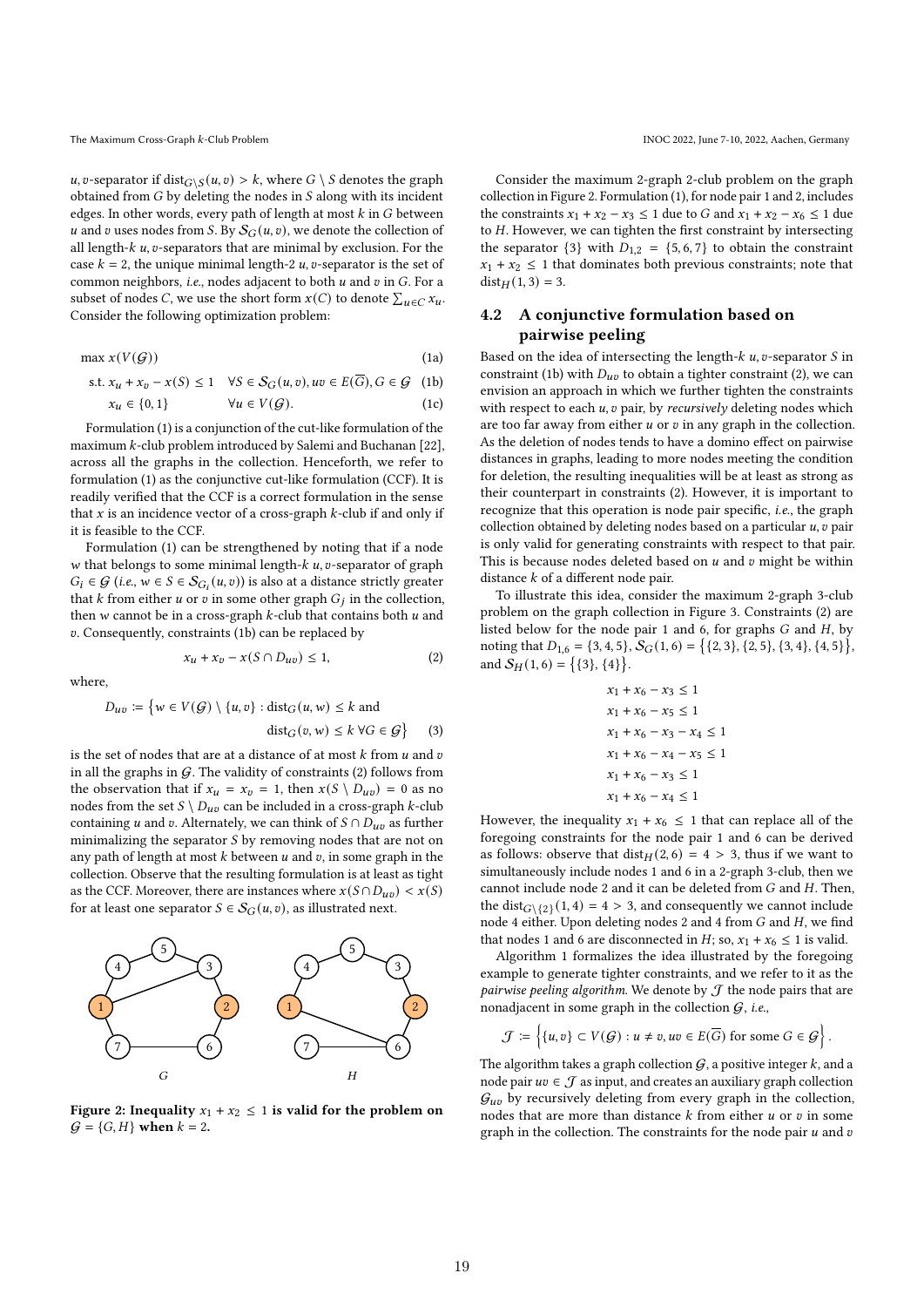INOC 2022, June 7-10, 2022, Aachen, Germany Pan, Balasundaram, and Borrero



Figure 3: Inequality  $x_1 + x_6 \le 1$  is valid for the problem on  ${G, H}$  when  $k = 3$ .

can then be generated based on the minimal separators of graphs in this auxiliary collection  $G_{uv}$ . Thus, we can replace constraints (1b) by the following based on the pairwise peeled collection:

$$
x_u + x_v - x(S) \le 1 \quad \forall S \in \mathcal{S}_G(u, v) \text{ and}
$$
  

$$
\forall G \in \mathcal{G}_{uv} \text{ such that } uv \in E(\overline{G}), uv \in \mathcal{J}. \tag{4}
$$

In Algorithm 1, the do-while loop executes at most  $|V(G)| + 1$ times, as we delete at least one node in each iteration. In one execution of the do-while loop, the nested for-loops execute  $O(p|V(G)|)$ times. Computing distances from a single node  $w$  and deleting  $w$  if necessary, can be completed in  $O(|V(G)| + |E(G)|)$ . Although the worst-case complexity is unattractive, we did not find this algorithm to be time-consuming when compared to the impact it has on overall running time in our computational experiments.

| <b>Algorithm 1: Pairwise Peeling</b>                              |                                                                         |  |  |  |  |  |  |
|-------------------------------------------------------------------|-------------------------------------------------------------------------|--|--|--|--|--|--|
| <b>Input:</b> $G, k, uv \in \mathcal{J}$                          |                                                                         |  |  |  |  |  |  |
| Output: $\mathcal{G}_{uv}$                                        |                                                                         |  |  |  |  |  |  |
| $1$ do                                                            |                                                                         |  |  |  |  |  |  |
| $W \leftarrow \emptyset$<br>$\overline{2}$                        |                                                                         |  |  |  |  |  |  |
| for $G \in \mathcal{G}$ do<br>3                                   |                                                                         |  |  |  |  |  |  |
| for $w \in V(G) \setminus (W \cup \{u, v\})$ do<br>$\overline{4}$ |                                                                         |  |  |  |  |  |  |
| 5                                                                 | if $dist_G(u, w) > k$ or $dist_G(v, w) > k$ then                        |  |  |  |  |  |  |
| 6                                                                 |                                                                         |  |  |  |  |  |  |
|                                                                   | $W \leftarrow W \cup \{w\}$ delete $w$ from every graph in $\mathcal G$ |  |  |  |  |  |  |
|                                                                   |                                                                         |  |  |  |  |  |  |
| s while $W \neq \emptyset$ ;                                      |                                                                         |  |  |  |  |  |  |
| 9 return $G_{uv} \leftarrow G$                                    |                                                                         |  |  |  |  |  |  |

PROPOSITION 4.1. If constraints (1b) in formulation (1) are replaced by constraints (4), the resulting formulation is correct for the  $maximum p-graph k-club problem.$ 

The claim follows from the observation that the incidence vector of a  $p$ -graph  $k$ -club satisfies constraints (4) and every binary vector satisfying these constraints also satisfies constraints (1b).

PROPOSITION 4.2. The pairwise peeling algorithm will delete the same set of nodes independent of the order in which the graphs in  $G$ are processed by the algorithm.

PROOF. Suppose for a specific  $uv \in \mathcal{J}$ ,  $(w_1, w_2, \ldots, w_d)$  is the order in which nodes were deleted using an ordering  $\pi$  of the graphs in G. Then,  $w_1$  is too far from either u or v in some graph in the

original collection, and hence, must be deleted by Algorithm 1 using any other ordering of graphs in  $G$ . If  $w_2$  was deleted following  $w_1$ when using  $\pi$ , then in any other ordering, after  $w_1$  is deleted, we know that  $w_2$  must be too far from either  $u$  or  $v$ , and therefore, must also be deleted. By repeating this argument,  $\{w_1, w_2, \ldots, w_d\}$ must be deleted under any ordering that is different from  $\pi$ . As  $\pi$  is arbitrary, we can conclude that the final outcome of Algorithm 1 is independent of the order in which graphs in  $G$  are processed.  $\square$ 

Henceforth, we refer to the new formulation as the pairwise peeled cut-like formulation (PPCF). For each  $uv \in \mathcal{J}$ , constraint (4) is at least as strong as constraint (2) (which in turn dominates constraint (1b)). Through our computational experiments reported in the next section, we assess the gains made by using Algorithm 1 to generate potentially stronger constraints.

## 5 COMPUTATIONAL EXPERIMENTS

The goal of our computational study is to compare the performance of a general purpose IP solver when using CCF and PPCF to solve the maximum  $p$ -graph  $k$ -club problem. As either formulation uses exponentially many constraints in the worst case, we generate them in a delayed fashion and implement two decomposition branchand-cut (BC) algorithms that use the same master problem based on cross-graph  $k$ -cliques defined below.

*Definition 5.1.* A subset of nodes  $S \subseteq V(G)$  is called a *p*-graph  $k$ -clique if S is a  $k$ -clique in each graph in the collection  $G$ .

## 5.1 Overview of the solvers

Like the single-graph counterparts, a cross-graph  $k$ -clique is a graph-theoretic relaxation of a cross-graph  $k$ -club. The maximum  $p$ -graph  $k$ -clique problem is equivalent to the classical maximum clique problem on the *power-intersection graph* of  $G$ , *i.e.*, the graph with node set  $V(\mathcal{G})$  and edge set containing every pair of distinct nodes that are at distance at most  $k$  in every graph in the collection. We can then define the complementary edge set  $\hat{E}$  containing all the conflicting pairs of nodes as:

$$
\hat{E} \coloneqq \Big\{ \{u, v\} \subseteq V(G) : \text{dist}_G(u, v) > k \text{ in some graph } G \in \mathcal{G} \Big\},
$$

and we use it in our master IP formulation (5):

$$
\max x(V(G))\tag{5a}
$$

$$
x_u + x_v \le 1 \qquad \qquad \forall uv \in \hat{E} \qquad (5b)
$$

$$
x_u \in \{0, 1\} \qquad \qquad \forall u \in V(\mathcal{G}) \tag{5c}
$$

The two decomposition BC algorithms, referred to as CCF and PPCF henceforth, would add constraints (1b) and (4), respectively, whenever a feasible solution to the master problem (5) that is not a cross-graph  $k$ -club is encountered anywhere in the BC tree. Our implementations are also enhanced by preprocessing (see Algorithm 2) based on a feasible solution  $S$  to the problem obtained using the "DROP heuristic" for  $k$ -clubs [7, 22] on the intersection *graph J* with node set  $V(G)$  and edge set  $\bigcap \{E(G) : G \in G\}$ .

Note that a  $k$ -club in  $J$  is a cross-graph  $k$ -club of  $G$ . Then, in the power-intersection graph of G denoted by  $\overrightarrow{f}$ , if a node u has fewer than  $|S|$  neighbors, it cannot belong to a cross-graph  $k$ -club larger than S. (Because if it did, node  $u$  would have degree at least  $|S|$  in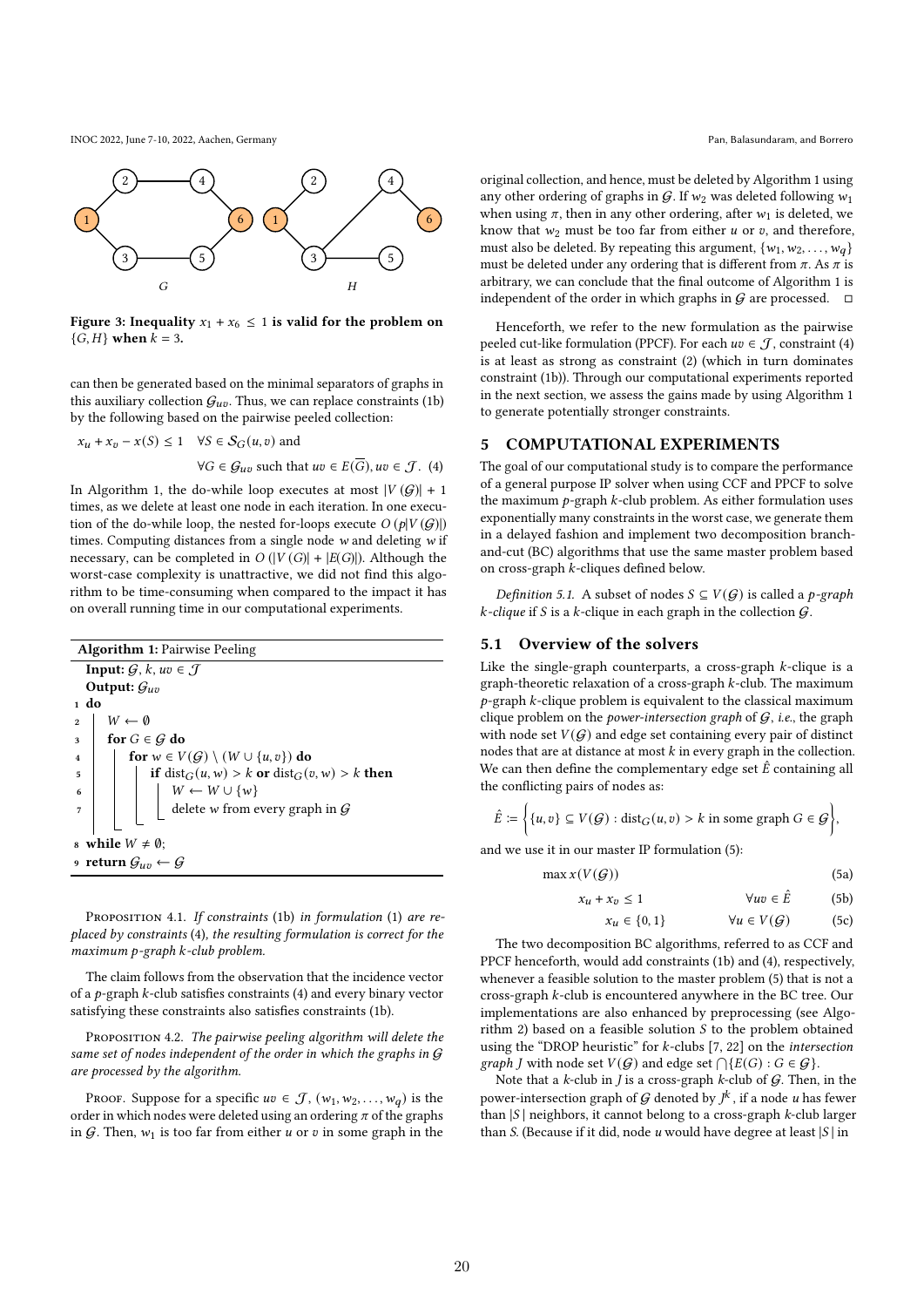The Maximum Cross-Graph k-Club Problem INOC 2022, June 7-10, 2022, Aachen, Germany

Algorithm 2: Preprocessing

Input:  $G, k$ 

- **Output:** a preprocessed graph collection  $G$
- 1 obtain the intersection graph  $J$  of all graphs in  $G$
- 2 compute a  $k$ -club  $S$  of  $J$  using DROP heuristic
- $_3\,$  obtain the power-intersection graph  $J^k\,$  of  ${\cal G}$
- 4 COREPEEL $(\mathcal{G}, J^k, |S|)$
- 5 COMMUNITYPEEL $(G, J^k, |S|)$
- 6 recursively delete edge  $uv$  from every graph  $G \in \mathcal{G}$  and  $J^k$ in which it is present, if  $u$  and  $v$  are in distinct connected components of some graph  $G \in \mathcal{G}$  or  $J^k$
- 7 return  $G$

 $\bar{J}^k$  ). Hence, *core peeling* [1] recursively deletes nodes with degree less than  $|S|$  in  $J^{\hat{k}}$ , and correspondingly from every graph in  $\mathcal{G}$ .

After core-peeling, as long as  $V(j^k)$  is not empty,  $j^k$  will be an |S  $|$ -core as every node that survives will have at least  $|S|$  neighbors. Now, a pair of nodes u and v that are adjacent in  $I^k$  can belong to a cross-graph *k*-club larger than *S* only if they have at least  $|S| - 1$ common neighbors in  $\overline{I}^k$ . If not, the edge *uv* is deleted from  $\overline{I}^k$  and from every graph in the collection where  $u$  and  $v$  are adjacent in the community peeling [27] step.

Graph  $I^k$  may contain more connected components after core and community peeling than before. As a result, there may exist an edge  $uv \in E(G)$  for some  $G \in \mathcal{G}$  whose end points u and v belong to different connected components of  $I^k$  . These edges can be removed from every  $G \in \mathcal{G}$  containing the edge. Doing so may disconnect a graph  $G \in \mathcal{G}$  so that not only u and v belong to different components, but so do some other nodes  $a$  and  $b$  that are adiacent in  $I^k$ : then, we can delete edge *ab* from  $I^k$ . Hence, we can recursively delete edges from every graph in the expanded collection  $G \cup \{f^k\}$  until all of them have identical connected components (in terms of the node subsets inducing the components). The preprocessing steps can be implemented to run in time that is linear or quadratic in the size of the input [22, 27], and their running time is negligible in practice compared to the BC algorithm.

To avoid unnecessary constraints (5b) added for pairs of nodes which reside in different components of  $I^k$ , we extend formulation (5) by introducing a binary variable for each of the connected components of  $I^k$  and enforce that nodes selected must belong to the same component. In the master problem, only conflict constraints related to a pair of nonadjacent nodes in a same connected component would be enumerated. Similarly, any node pair for which a lazy constraint is generated must also belong to the same connected component of  $\vec{l}^k$ .

## 5.2 Preliminary results

We report computational experiments conducted on 64-bit Linux<sup>®</sup> compute nodes with dual Intel® "Skylake" 6130 CPUs with 96 GB RAM. Optimization models are solved using Gurobi<sup>TM</sup> Optimizer v9.0.1 [10] and the algorithms are implemented in C++. We consider the following parameter values in our experiments:  $k \in \{2, 3, 4\}$ and  $p \in \{2, 3, 4, 5\}$ .

To generate test instances for this preliminary computational study, we generate graphs using the algorithm described in [8] (BG graphs). These graphs are known to be challenging for the (singlegraph) maximum  $k$ -club problem. We first generate a set of 10 graphs  $\{G_1, G_2, \ldots, G_{10}\}$ , each with 200 nodes, by specifying an edge density and running BG algorithm 10 times. From our preliminary results, BG\_1 (generated with edge density of 0.15%) and BG\_4 (generated with edge density of 0.1%) are challenging instances when  $k = 2$ . When  $k = 3$  or 4, BG\_2 (generated with edge density of 0.05%) and BG\_3 (generated with edge density of 0.025%) are challenging instances. For each  $p$ ,  $k$  pair, we report results averaged over instances obtained from the collection of 10 graphs with the edge density that is most challenging for the chosen value of  $k$ .

Each row of Table 1 reports results averaged over  $11 - p$  runs with collections  $\{G_1, \ldots, G_p\}$ ,  $\{G_2, \ldots, G_{p+1}\}$ , ...,  $\{G_{11-p}, \ldots, G_{10}\}$ . Except for BG 1 instance when  $p = 2$  and  $k = 2$ , where both approaches did not reach optimality, PPCF based BC takes a significantly shorter running times than CCF for most of the instances. For example, on BG\_2 instance when  $p = 4$  and  $k = 3$ , CCF took 1079.11 seconds while PPCF only took 47.11 seconds (over 20 times faster than CCF). Overall, PPCF is over 6 times faster than CCF in terms of average running time on challenging instances.

#### Table 1: Comparison of CCF and PPCF on BG instances.

|                |                         |          | CCF              |         |          |                   | PPCF   |         |          |                   |      |
|----------------|-------------------------|----------|------------------|---------|----------|-------------------|--------|---------|----------|-------------------|------|
| k              | p                       | Instance | obj              | time(s) | $#LC^a$  | #NCT <sup>b</sup> | obj    | time(s) | #LC      | #SLC <sup>c</sup> | #NCT |
| $\overline{2}$ | 2                       | BG 4     | 9.44             | 88.01   | 12116.22 | 2.26              | 9.44   | 54.77   | 8085.56  | 6887.00           | 0.53 |
| $\overline{2}$ | 2                       | BG 1     | $\geq 16.33^{d}$ | 7200.23 | 20353.00 | 4.32              | >16.22 | 6973.67 | 17958.22 | 1310.33           | 4.00 |
| $\overline{2}$ | 3                       | $BG_4$   | 4.63             | 55.22   | 12564.38 | 2.27              | 4.63   | 38.41   | 9807.00  | 9802.25           | 0.00 |
| $\overline{2}$ | 3                       | $BG_1$   | 7.88             | 3074.61 | 24496.13 | 4.39              | 7.88   | 760.30  | 19702.88 | 3214.00           | 3.48 |
| $\overline{2}$ | $\overline{4}$          | BG 4     | 2.43             | 49.74   | 11712.43 | 2.27              | 2.43   | 44.59   | 10442.00 | 10441.86          | 0.00 |
| $\overline{2}$ | $\overline{\mathbf{4}}$ | BG 1     | 4.43             | 1982.95 | 25226.43 | 4.39              | 4.43   | 338.92  | 20934.71 | 5719.86           | 2.94 |
| $\overline{2}$ | 5                       | BG 4     | 2.00             | 40.70   | 10166.33 | 2.27              | 2.00   | 36.36   | 9253.67  | 9253.67           | 0.00 |
| $\overline{2}$ | 5                       | BG 1     | 2.50             | 1533.07 | 25121.67 | 4.41              | 2.50   | 201.43  | 21074.00 | 8851.50           | 2.36 |
| 3              | $\overline{\mathbf{c}}$ | BG 2     | 12.00            | 3008.56 | 47557.00 | 4.54              | 12.00  | 576.44  | 26125.44 | 6079.22           | 3.46 |
| 3              | 3                       | BG 2     | 3.13             | 1748.18 | 45065.50 | 4.52              | 3.13   | 105.67  | 21304.25 | 12592.63          | 1.91 |
| 3              | $\overline{\mathbf{4}}$ | BG 2     | 3.00             | 1079.11 | 40636.29 | 4.55              | 3.00   | 47.11   | 17284.29 | 15254.00          | 0.61 |
| 3              | 5                       | BG 2     | 3.00             | 818.45  | 36544.33 | 4.47              | 3.00   | 40.02   | 15971.67 | 15687.17          | 0.10 |
| $\overline{4}$ | 2                       | BG 3     | 8.78             | 192.51  | 23791.11 | 3.60              | 8.78   | 40.72   | 12169.78 | 10365.56          | 0.79 |
| $\overline{4}$ | 3                       | BG 3     | 4.00             | 99.02   | 18502.13 | 3.37              | 4.00   | 31.06   | 11116.88 | 10921.00          | 0.01 |
| 4              | 4                       | BG 3     | 4.00             | 59.55   | 13925.57 | 3.21              | 4.00   | 30.74   | 9216.86  | 8992.71           | 0.00 |
| $\overline{4}$ | 5                       | BG 3     | 4.00             | 46.07   | 11001.67 | 3.16              | 4.00   | 29.12   | 7622.17  | 7406.50           | 0.00 |

<sup>a</sup> Average number of lazy constraints added.

 $^{\rm b}$  Average number of negative terms in a lazy constraint.<br> $^{\rm c}$  Average number of strengthened lazy constraints added.

d On instances not solved to optimality we report the lower-bound provided by the best solution found

Table 1 also shows the number of lazy constraints added by each algorithm on average. For each instance, we observe fewer lazy constraints used in PPCF than CCF. Together with the fact that PPCF took much less time than CCF for each instance, this observation is indicative of the strength of using constraints (4) over constraints (1b). On average, CCF added over 1.5 times more lazy constraints than PPCF. Column #SLC under PPCF reports the number of strengthened lazy constraints added, i.e., these are strictly constraints (4). On average, over 70% of lazy constraints added in PPCF are of this type. For BG\_4 instance when  $p = 5$  and  $k = 2$ , all lazy constraints added in PPCF are of this type.

The columns labeled #NCT in Table 1 report the average number of terms with coefficient -1 on the left hand side of the added lazy constraints. This is another indirect indicator of the strength of the lazy constraints—generally, the smaller this number, the stronger the constraint. For most of the instances, we observed a significantly